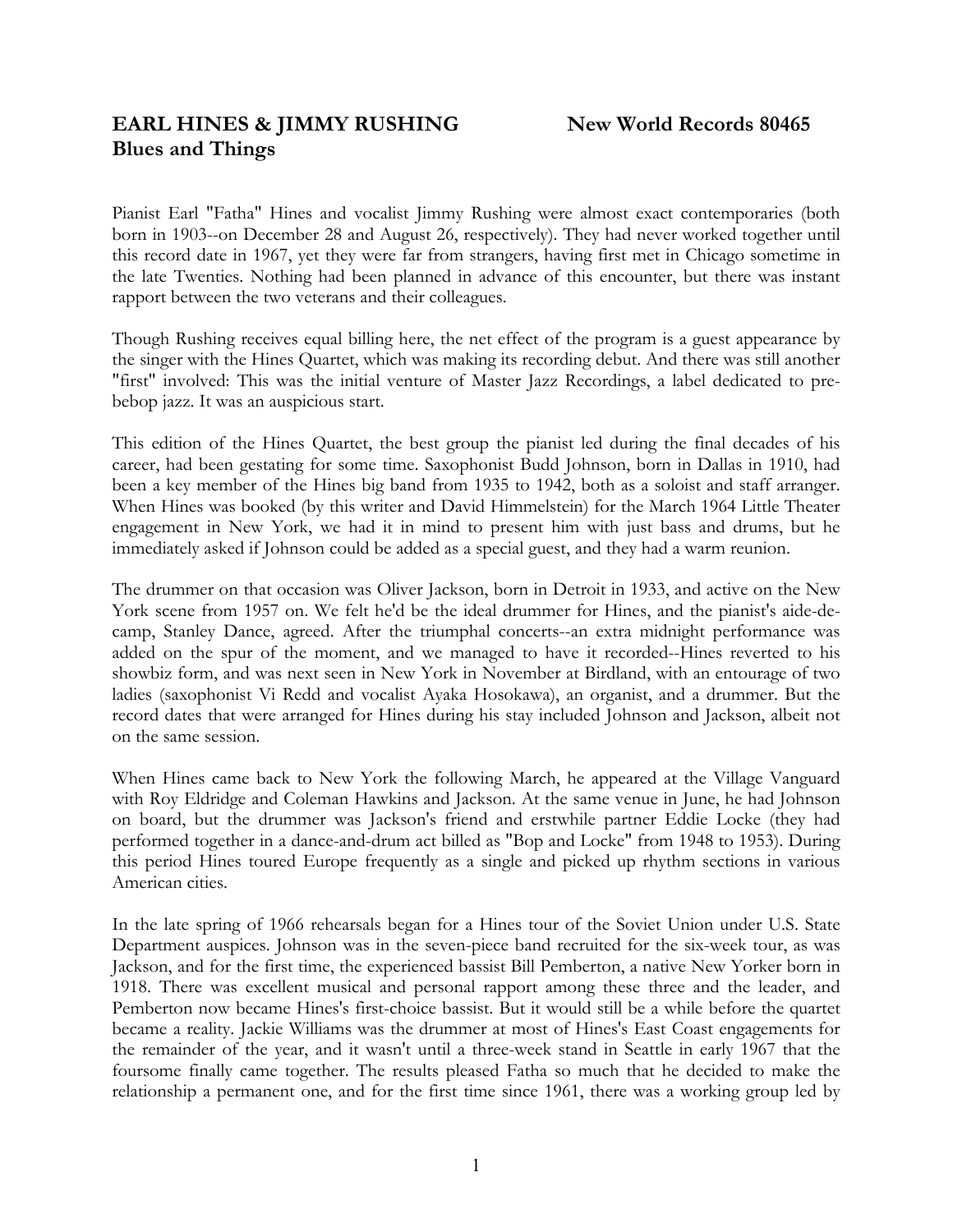#### Earl Hines.

It was a timely move, for Hines was now in sufficient demand to maintain his own group, and this one was sufficiently flexible to fit in with his other commitments. Thus, after a week in Minneapolis, they joined Buck Clayton, Roy Eldridge, Vic Dickenson, Earle Warren, and Sir Charles Thompson for a month-long European tour, packaged as Jazz from a Swinging Era. The schedule, which included a marathon recording session, was grueling, but a day after their return the Hines Quartet opened at a New York nightclub before a glamorous audience that included the Soviet delegation to the United Nations and other diplomats. In May, they again served as the nucleus of a larger entity, this time a big band under Hines's name at the Riverboat in the Empire State Building.

The period just preceding the recording session with Rushing was a busy one: Two weeks in Toronto from June 12; a very well-received appearance at the Newport Jazz Festival on June 30, and a two-week stand at trumpeter Al Hirt's club in New Orleans. Small wonder that this session found the quartet in splendid form, the men attuned to each other in a way that only comes with steady work as an ensemble, and with the additional advantage of a working repertory to draw from.

As for Jimmy Rushing, he certainly wasn't the kind of guest who'd present problems for his hosts. On the contrary, the justly beloved Mister Five-by-Five, so called because he was almost as wide as he was tall, was as easy to work with as a singer could be. He had marvelous timing, excellent intonation, and a straightforward way of phrasing that never threw his accompanists any kind of curve. In his vocal prime (as can be heard on his first recordings, with the fabled Blue Devils and the Bennie Moten Band, and the early ones with Count Basie), he had a high, clear tenor. The author Ralph Ellison, a fellow Oklahoman, memorably described it as "poignantly lyrical" and went on from there: "Steel-bright in its upper range and, at its best, silky smooth, it was possessed of a purity somehow impervious to both the stress of singing above a twelve-piece band and the urgency of Rushing's own blazing fervor."

In those pre-microphone days, Rushing sang into a megaphone, but young Ellison, as he lay in his bed four blocks away from the ballroom where the Blue Devils held forth, could hear Little Jimmy's voice ever so clearly. Time took its toll, however, and by 1967, the once clear-as-a-bell tenor had become frayed and rough around the edges. But the poignancy was still there, and none of the drive and spirit had been lost. And, to quote Ellison once more, "Jimmy has always shown a concern for the correctness of language, and out of the tension between the traditional folk pronunciation and his training in school, he has worked out a flexibility of enunciation and a rhythmical agility with words which make us constantly aware of the meanings which shimmer just beyond the limits of the lyrics."

While these comments apply specifically to the blues, with which Rushing was so closely identified, Ellison rightly points out that Rushing began as a ballad singer. Indeed, in spite of his success with blues material and the public demand for it, Rushing until the very end of his life loved to sing ballads and popular standards. His final album, on which he was given a free hand in choosing repertory, has just one blues among its eleven songs; here, the ratio is one in four.

Rushing always worked well with horns, and Budd Johnson was a masterly accompanist. Though he, like Hines, had never recorded with the singer, they also went way back together—at the session, as producer Bill Weilbacher noted, Rushing recalled that when young Budd got stranded with a band in Oklahoma City, he had fed the musicians free meals at his father's restaurant. (Eating was one of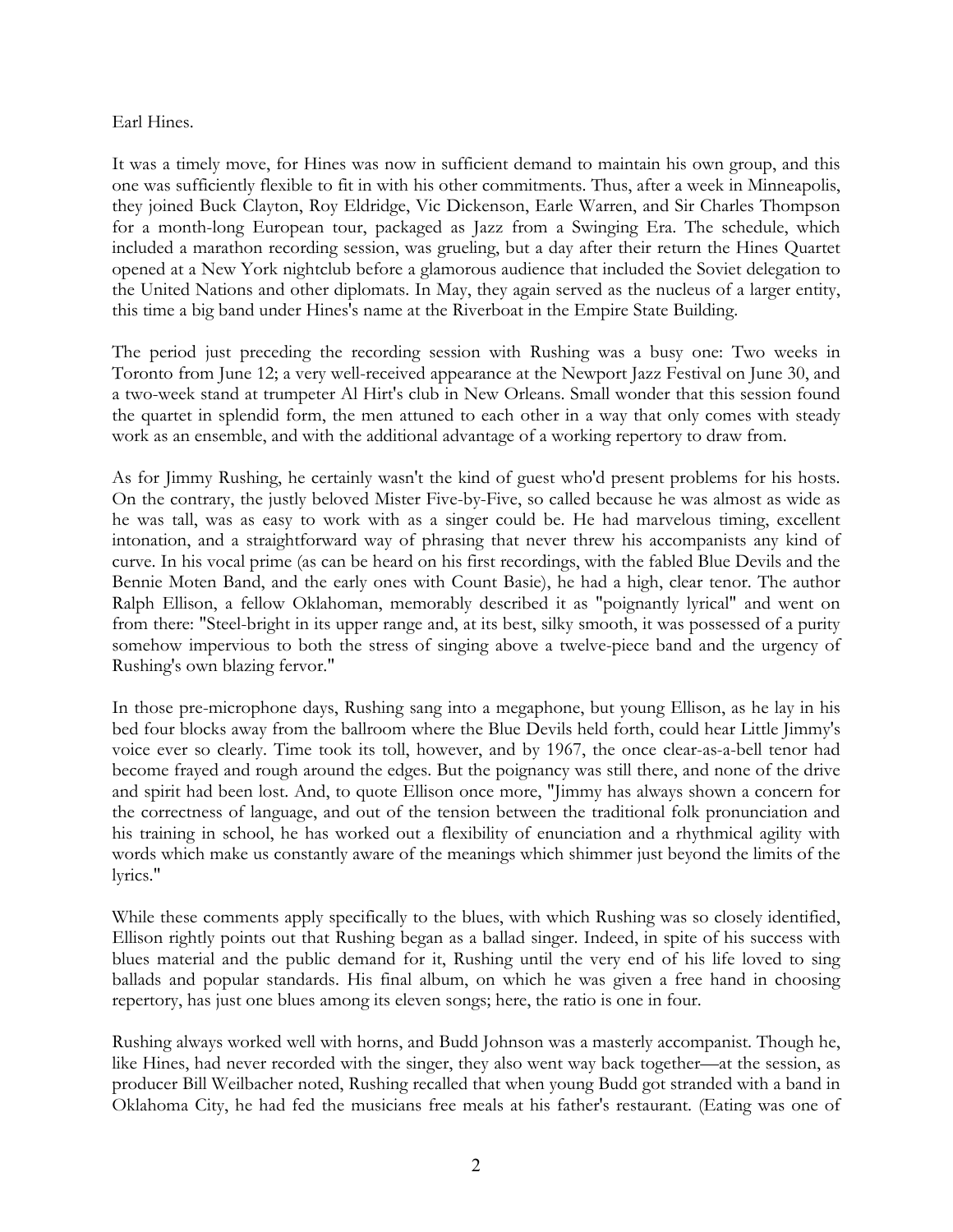Jimmy's greatest pleasures in life, and to watch him devour a good meal was a sight to remember. Hines, by the way, was no slouch in the eating department either!)

Hines was more problematic as an accompanist. Mercurial and unpredictable, he excelled as a soloist--in a 1967 interview with Valerie Wilmer, Oliver Jackson noted that "his sense of timing is uncanny; he's got practically perfect time on that piano and that means that *you've* got to do everything perfectly . . . [he] has counter-motion going, and all kinds of counter-rhythms, so whatever you do has got to be right in there, because if you ever get off . . . it's going to be a great struggle to get back to where it's at." As challenging harmonically as rhythmically, Hines was not every horn player's cup of tea. (Coleman Hawkins, for instance, told me that he loved to listen to Hines, but didn't particularly enjoy playing with him, and Roy Eldridge complained that he'd never know where to come in when the pianist played one of his elaborate introductions.) But Hines had a special affinity for singers--among those whose careers he furthered are Herb Jeffries, Billy Eckstine, Sarah Vaughan, and Johnny Hartman--and he gave them great consideration. In any event, his work behind Rushing here is spare and often helpful, and the singer had such rock solid timing that he was unflappable in respect to rhythm.

The program (not in order of recording: The producer noted that Rushing entered the studio after the quartet "had warmed up with several instrumentals") begins with *Exactly Like You,* one of many standards from the fertile team of Jimmy McHugh and Dorothy Fields. This one was launched in 1930 by Gertrude Lawrence and Harry Richman in *Lew Leslie's International Revue,* but it was Louis Armstrong who put it on the jazz map in that same year; Rushing recorded it with Count Basie in 1937. Its chord progression has been the source for countless jazz originals, and Johnson opens with a quote from one of them. Rushing sings two stanzas in his cheerful way, well backed by tenor sax, Hines takes a relaxed chorus with an unusually light touch, and the tenor solo takes its cues from Lester Young, one of Johnson's idols. When he returns, Rushing plays around effectively with the time.

*Louisiana* is an attractive 1927 melody by J. C. Johnson (a prolific black tunesmith and pianist not to be confused with James P. Johnson); Paul Whiteman's record had Bing Crosby and Bix Beiderbecke to recommend it, and Bix liked it well enough to record it with his "Gang." It was also in the Basie book; the 1940 record had a lovely Lester Young solo, but no Rushing vocal. This version by the quartet is a highlight of the program, opening with three choruses of prime Budd Johnson tenor; he starts ever so softly and builds to a bluesy climax replete with typical hollers. Hines opens with a Morse-code pattern and builds his two-chorus solo almost entirely on single-note lines, spare, thoughtful, and swinging. Pemberton, whose good sound and well-chosen notes have been helpful throughout, gets some solo space, and so does Jackson, trading off with the ensemble riffs. A nice one!

*Am I Blue* was introduced by Ethel Waters in the 1929 film musical *On With the Show,* and was memorably interpreted by Billie Holiday. It was a Rushing staple--the more surprising, then, that he consistently sang *am* instead of the correct *was* in the line that opens the final eight-bar stanza, which makes no sense in the context of the lyric. But, so be it! He gives the song plenty of dramatic flair, and Budd opens the performance with a couple of bars of "Nobody Know the Trouble I've Seen." Hines offers an abstract half-chorus, and Budd ends as he began. But this is Rushing's show.

*Summertime,* Selena's aria from *Porgy and Bess,* is a showcase for Budd's distinctive soprano sax, a relatively late addition to his instrumentarium (in the Hines big band, he often played alto,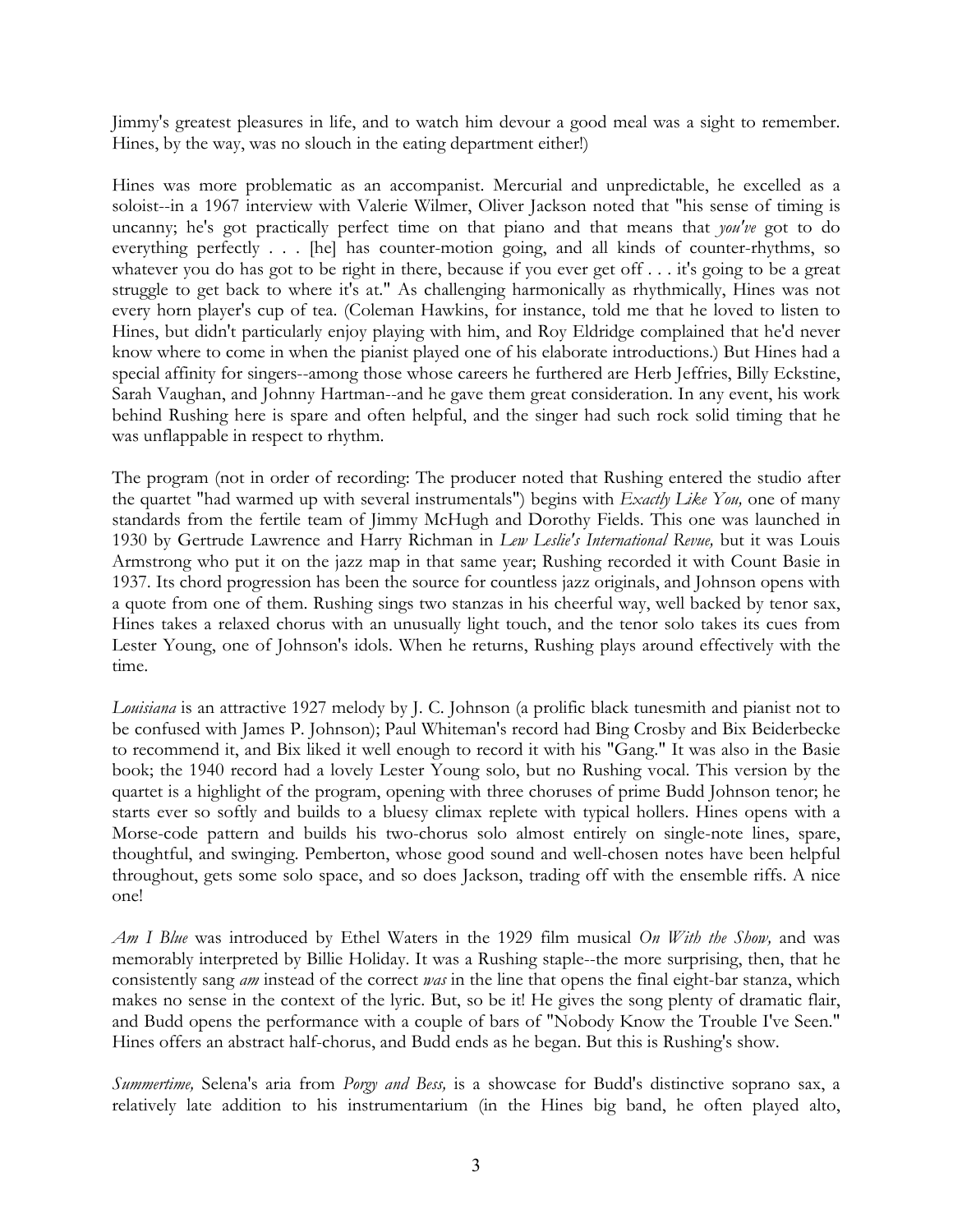sometimes clarinet, and even baritone). Hines loved the juicy sound Budd got from the soprano, and certainly remembered the big hand *Summertime* had received at Newport, where it was introduced as a tribute to Sidney Bechet. He opens with a cadenza based on "It Ain't Necessarily So," another memorable theme from Gershwin's opera, then bows to Bechet on the theme statement and jumps the tempo, phrasing emphatically in his upper register and adding growl touches (an acquired taste). Hines bases his solo entirely on "It Ain't...," then tags it and changes the tempo for Budd's re-entry with the original tune, which he varies elaborately for a chorus. He wraps it up with a recap of the opening cadenza, with some echo-chamber effects added, Hines tinkling the other theme behind him. The pianist loved this kind of production, and Budd wasn't averse to it.

*Changin' the Blues* is a terrific performance--a fast, theme-less twelve-bar blues that changes key every two choruses for Hines's opening ten-chorus romp, well backed by Ollie Jackson's high-hat work, à la Jo Jones. Budd, still on soprano, takes four, all in one key, and then he and the pianist trade fours and twos before going out together. This is an example of how effectively experienced jazz musicians can concoct an original piece on the spot.

*Save It Pretty Mama* stems from the famous and fabled Armstrong-Hines collaborations of the late Twenties. Don Redman wrote this piece--music and words--and brought it to the December 5, 1928, Armstrong recording session. Louis played and sang it like he owned it, and Redman himself took the vocal when he recorded it four months later with McKinney's Cotton Pickers, which he was then directing. It was a big hit in Chicago, in particular. In 1940, publisher Joe Davis fixed it up with new lyrics, but Rushing sticks to the original here. It was Hines's idea to interpolate another Redman tune, the less well known but very pretty *If It's True* (written in 1933), for a single chorus sandwiched between Rushing's offerings; Budd's tenor states it softly and tenderly, and Hines takes the bridge. He liked those medleys!

*Please Don't Talk About Me When I'm Gone* was introduced in 1930 by the Chicago singer Bee Palmer, who liked jazz. Hines and the rhythm section bring it on for a chorus of exposition and one of variations--the latter offering a full menu of pianistic devices. Budd's tenor solo is very laid-back--he was relaxed on that day--and he gets a nice assist from Jackson's ride cymbal and uncommonly sensitive Hines touches. The tenorman had excellent control in the upper range of his horn. A tasteful tenor-piano dialogue ensues before Budd devises a cadenza over suspended rhythm and fashions a samba ending.

Hines takes over on his own *One Night in Trinidad.* Tom-toms and arco bass bring him on with the in-and-out-of-tempo theme, Pemberton switching back and forth between arco and pizzicato. The second chorus, in tempo, has the composer painting pretty romantic pictures. The ending is constructed like the beginning, with an added tag and an echo, incongruous yet fitting, of Christmas.

Rushing returns to tackle the venerable *St. Louis Blues,* taking it at a medium-up tempo. Hines handles the introduction by himself and then the others join the singer. Tenor and piano take two each in medias res, and then Little Jimmy starts to belt the blues like only he could, abetted by good riffs. The fade is appropriate--one feels they could have gone on and on. When Rushing hit this kind of groove at a festival or in concert he'd always get a standing ovation. He knew how to turn it on- and so did Earl Hines.

The quartet stayed together until the summer of 1969, touring Europe, Japan, and South America and working in clubs throughout the U.S. and Canada. Then Messrs. Johnson, Pemberton, and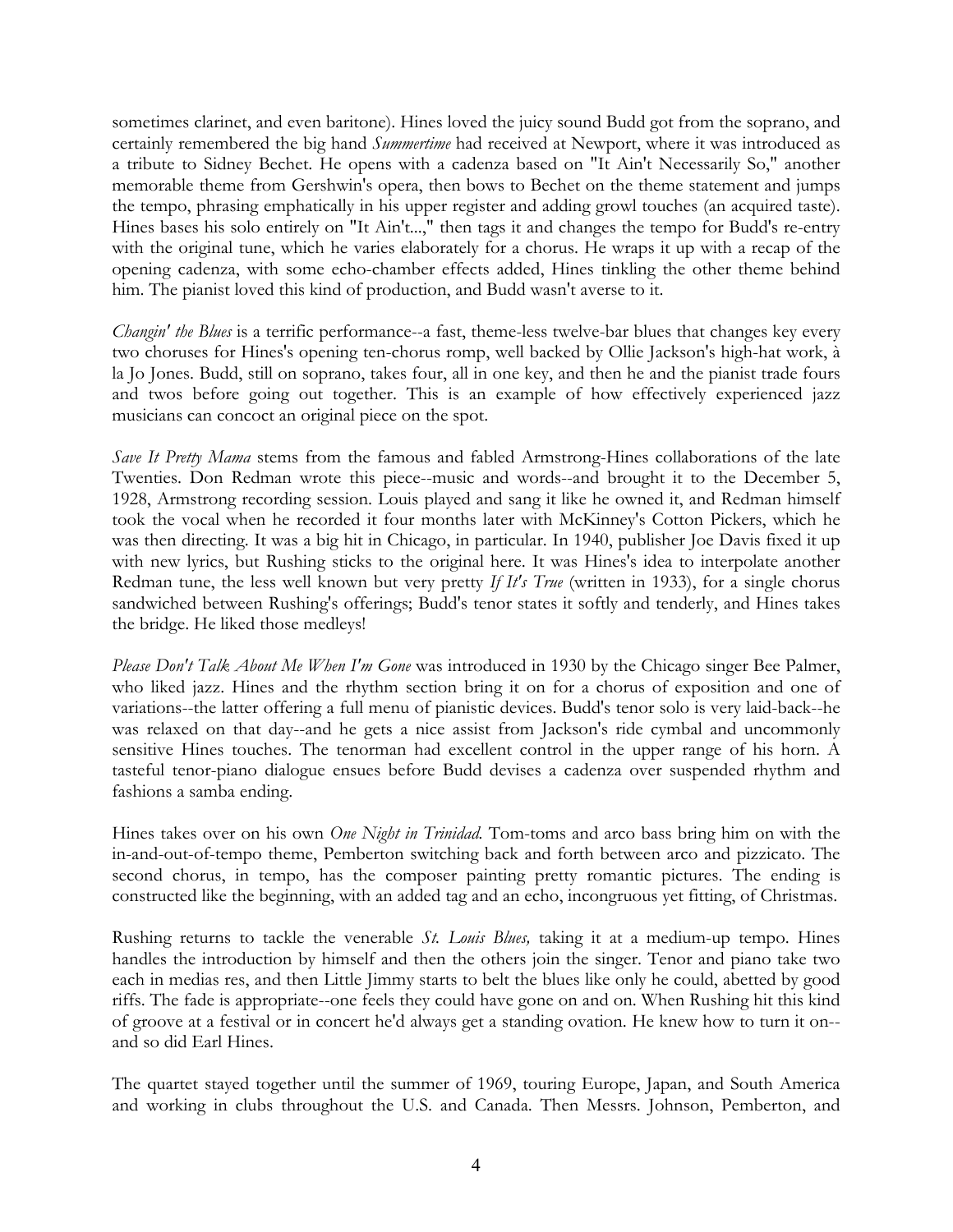Jackson decided to try it on their own. With pianist Dill Jones, they became the JPJ Quartet, doing very well for themselves and specializing in educational projects. The Quartet disbanded in 1974, its members taking up the threads of individual careers. Hines continued with the quartet format (plus girl singer), but never again reached the musical level attained with the JPJ personnel. It's good that they were captured here in such fine form, and with so congenial a guest. —Dan Morgenstern

Dan Morgenstern *has been director of the Institute of Jazz Studies at Rutgers University's Newark campus since 1976. A former editor of* Down Beat *and other jazz publications, he is the author of* Jazz People *(Da Capo) and has won six Grammy Awards for Best Album Notes. With David Himmelstein, he produced the 1964 concert series at the Little Theater that sparked Earl Hines's rediscovery.* 

## **The following notes are from the original 1967 Master Jazz Recordings LP**

Earl Hines and Jimmy Rushing first met in Chicago in the Twenties, although neither remembers the exact date. By then Hines was famous for his classic recordings with Louis Armstrong and Jimmie Noone. And Rushing was on his way up with the Walter Page and Bennie Moten bands that finally became the Count Basie orchestra of the Thirties.

Both Hines and Rushing are sure that July 19, 1967, was the first time that they have ever recorded together. There was a sense of history in the studio as *Blues and Things* was recorded. And as the date unfolded and take after take was recorded of the different songs, everyone felt immensely relieved that finally these two had been brought together to record, after the long forty years since they met in Chicago. Oddly enough, neither had Jimmy Rushing ever before recorded with Budd Johnson, the great saxophonist and arranger who has been so often associated with Hines. But the singer well remembered their first encounter when, as a young upcoming musician, Budd had been stranded with a band in Oklahoma. Jimmy helped the group survive by feeding it in his father's restaurant.

Enhancing the studio rapport that was immediately established among these three veterans were Bill Pemberton and Oliver Jackson, on bass and drums, respectively. Like Johnson, both are regular members of the Earl Hines Quartet, which has performed with great success throughout the United States, Canada, and Europe ever since Hines made his triumphant State Department tour of Russia in 1966.

Earl Hines, is, of course, internationally famous as one of the greatest pianists jazz has known, as a continually creative innovator, and as a performer of dazzling ability, but his bond with singers is often forgotten. Yet it was he who discovered and brought to prominence such singers as Billy Eckstine, Sarah Vaughan, Herb Jeffries, and Johnny Hartman. Moreover, he likes to sing himself! This partly accounts for the sureness and sensitivity with which he accompanies singers of all kinds in all kinds of contexts.

Beyond the fact that Jimmy Rushing is himself unique, several aspects of this particular context were also unique. There had been no prior communication between singer and musicians regarding what he would sing. He entered the studio after the quartet had warmed up with several instrumentals.

"What you going to do, Jim?" Hines asked casually, when greetings had been exchanged.

"How about *Exactly Like You?*"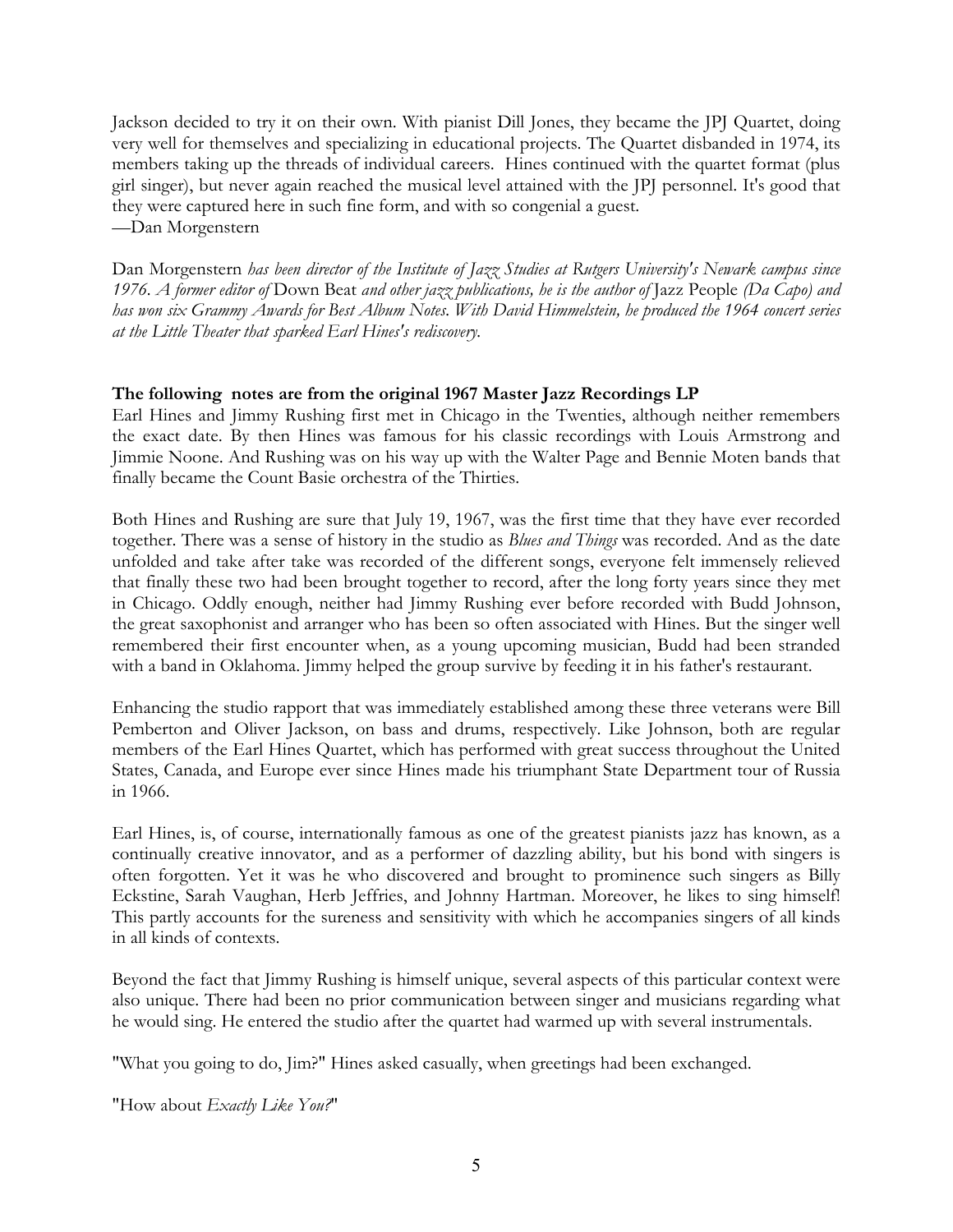The tempo decided, the Fields-McHugh song was recorded without more ado, hand signals between the musicians determining its pattern. When a revision of the routine was suggested, a second take was made, of the one heard here. The same thing occurred with Don Redman's *Save It, Pretty Mama,* the lyrics of which were reassembled after several memories had been ransacked.

"Every entertainer in every cabaret in Chicago used to sing it," Jimmy remarked as he and Earl reminisced.

Then, after the spoken dedication to the composer had been agreed, Earl suggested the interpolation of another Redman song, *If It's True,* which Budd Johnson plays with such feeling on tenor saxophone.

*Am I Blue* and *St. Louis Blues,* on the other hand, were each made in one take, improbable as it may seem. The planning which preceded their recording was minimal.

Everybody knew intuitively what to do. Everything fell into place. Budd Johnson had the perfect quotation to begin and end *Am I Blue,* for which Jimmy set the tempo. Earl, who has played *St. Louis Blues* more times than he cares to remember since 1940 (when he recorded a classic version), came up with a different tempo admirably suited to the singer's delivery. It was the last number of the session, and marvelous exit music, for time was running out. An exhilarating and quintessential jazz interpretation, it swings all the way as singer, pianist, and saxophonist express themselves freshly and forcefully on the familiar material.

The five instrumentals are the first recordings by the quartet to be issued in the United States, and they very handsomely demonstrate its invention, versatility, and musicianship. *Louisiana,* an old favorite well worth reviving, gets a relaxed performance with two attractive solo choruses each by Johnson and Hines, and one for the rhythm men. *Please Don't Talk About Me* is similarly loose and easy, with a fanciful coda of the leader's devising.

*Summertime* is a tour de force featuring Budd Johnson on soprano saxophone. His interpretation of this, as a tribute to Sidney Bechet, was one of the highlights of the 1967 Newport Jazz Festival. This version, with its tensions and colorful contrasts, is even more dramatic. Another change of pace is provided by *One Night in Trinidad,* an original Hines ballad played by the pianist with bass and drums only. Jackson's introductory mallets and Pemberton's bowing contribute helpfully to a performance that is developed with the richness of insight so characteristic of Hines.

The pièce de résistance, however, is *Changin' the Blues.* Spontaneously conceived between a couple of Jimmy Rushing numbers--to give the singer's pipes a rest--it is an excellent example of how imaginatively Hines can refashion the blues. Continuity and excitement are brilliantly maintained as he drives through ten choruses and five key changes. Then Budd Johnson enters, flying, for four more choruses--on soprano saxophone.

Inspiration in jazz is as unpredictable as lightning. Here, perhaps, it derived from the quartet's pleasure in welcoming such a congenial guest. Or, again, it may have been due to the atmosphere of the whole session, which remained warm and unhurried throughout. The end result, in any case, is an album unusually endowed with the primary jazz virtues. —*Bill Weilbacher*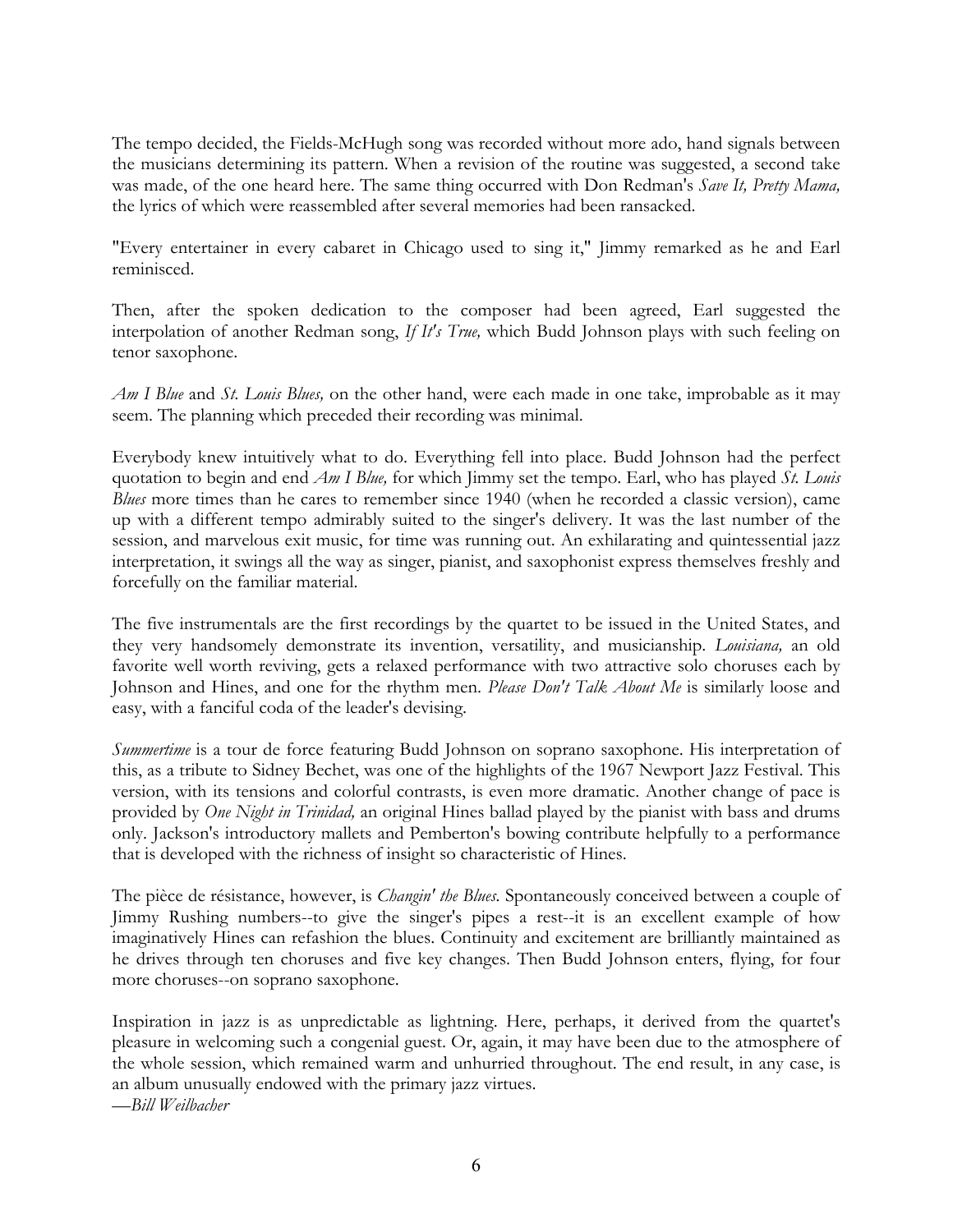#### **SELECTED DISCOGRAPHY**

*The Chronological Earl Hines, 1934-1937.* Classics Records 528. *Fine and Dandy.* Vogue Records 15028. *Earl Hines Plays Duke Ellington.* New World 80361-2. *Earl Hines Plays Cole Porter.* New World 80501-2. *Louis Armstrong and Earl Hines.* Columbia 45142. *Piano Solos: 1928-1940.* Collector's Classics II. *Up to Date.* Bluebird 6462. *The Essential Jimmy Rushing.* Vanguard VCD 66/65. *The You and Me That Used to Be.* Bluebird 6460. *Basie Beginnings: Benny Moten's Kansas City Orchestra.* Bluebird 9768. Budd Johnson: *Let's Swing.* Fantasy/OJC-1720.

#### **SELECTED BIBLIOGRAPHY**

Basie, Count and Albert Murray. *Good Morning Blues.* New York, Random House, 1985. Clayton, Buck and Nancy Miller Elliott. *Buck Clayton's Jazz World.* New York, Oxford University Press, 1987. Ellison, Ralph. *Shadow and Act.* New York, Random House, 1964.

Produced by Bill Weilbacher and Don Kanter Recorded by Rudy VanGelder Digital mastering: Paul Zinman, SoundByte Productions, Inc., NYC Cover design: Bob Defrin Design, Inc., NYC

## **This recording was made possible with grants from the New York State Council on the Arts and Francis Goelet**

#### FOR NEW WORLD RECORDS:

Herman E. Krawitz, President; Paul Marotta, Managing Director; Paul M. Tai, Director of Artists and Repertory; Lisa Kahlden, Director of Information Technology; Virginia Hayward, Administrative Associate; Mojisola Oké, Bookkeeper; Ben Schmich, Production Associate.

RECORDED ANTHOLOGY OF AMERICAN MUSIC, INC., BOARD OF TRUSTEES: David Hamilton, Treasurer; Milton Babbitt; Emanuel Gerard; Adolph Green; Rita Hauser; Herman E. Krawitz; Arthur Moorhead; Elizabeth Ostrow; Don Roberts; Patrick Smith; Frank Stanton.

Francis Goelet (1926-1998), Chairman

1967 © 1996 Recorded Anthology of American Music, Inc. All rights reserved. Printed in USA.

## **BLUES & THINGS** 80465-2 **EARL HINES & JIMMY RUSHING**

1 **Exactly Like You** (Jimmy McHugh and Dorothy Fields) (Aldi Music Publ. and Cotton Club Publ., ASCAP)

Vocal chorus: Jimmy Rushing